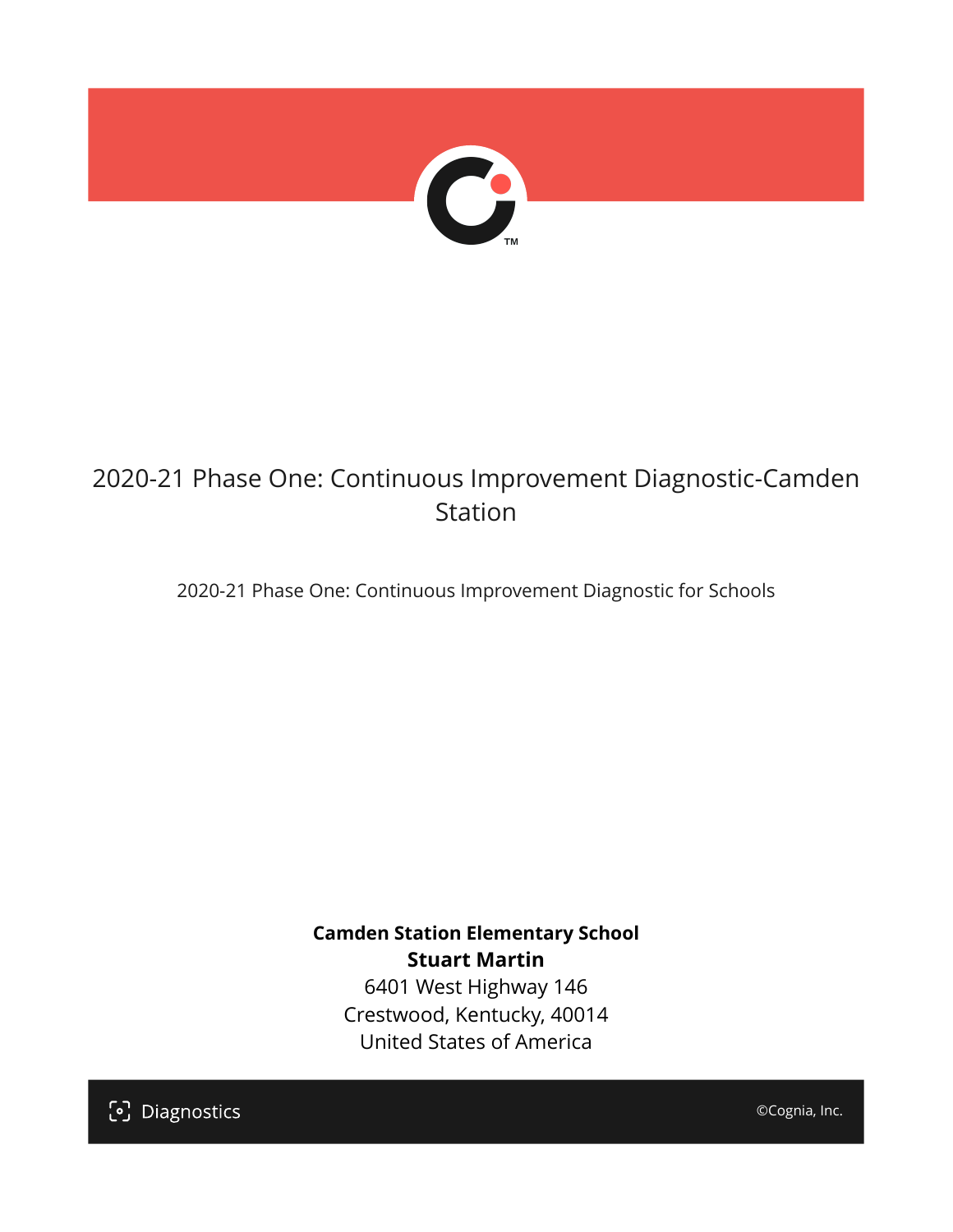2020-21 Phase One: Continuous Improvement Diagnostic for Schools - 2020-21 Phase One: Continuous Improvement Diagnostic-

Camden Station - Generated on 01/12/2021

Camden Station Elementary School

#### **Table of Contents**

<u>[3](#page-2-0)</u> [2020-21 Phase One: Continuous Improvement Diagnostic for Schools](#page-2-0)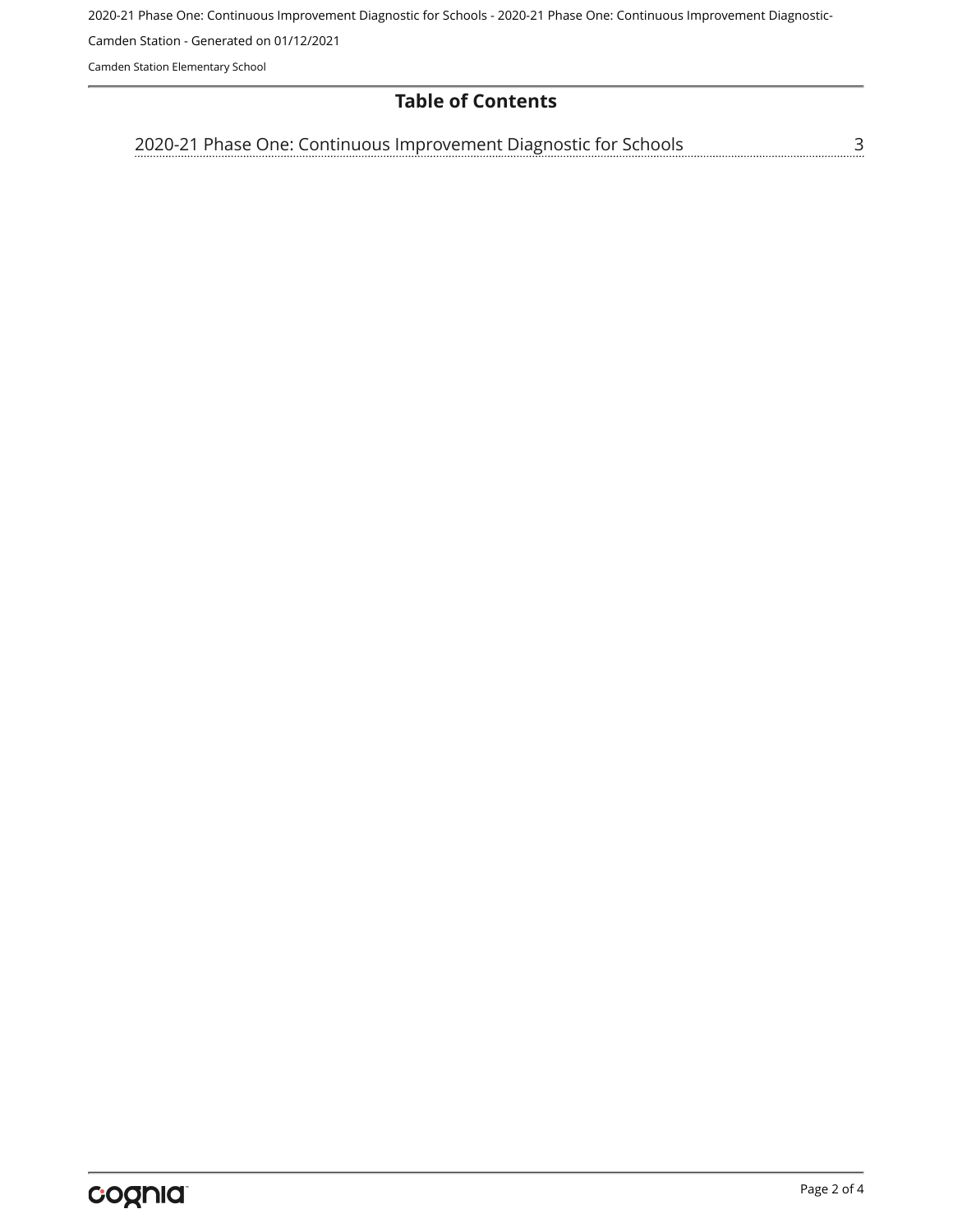2020-21 Phase One: Continuous Improvement Diagnostic for Schools - 2020-21 Phase One: Continuous Improvement Diagnostic-Camden Station - Generated on 01/12/2021 Camden Station Elementary School

## <span id="page-2-0"></span>**2020-21 Phase One: Continuous Improvement Diagnostic for Schools**

. The **Comprehensive School Improvement Plan or CSIP** is defined as a *plan developed by the school council, or successor, and charter schools with the input of parents, faculty, and staff, based on a review of relevant data that includes targets, strategies, activities, and a time schedule to support student achievement and student growth, and to eliminate gaps among groups of students.*

The comprehensive school and district improvement plan process is outlined in 703 KAR 5:225. The requirements included in the administrative regulation are key components of the continuous improvement process in Kentucky and ultimately fulfillment of school, district, and state goals under the Kentucky State Plan as required by the Every Student Succeeds Act (ESSA).

While the regulation outlines a timeline for compliance purposes, the plan itself is a strategic and proven approach to improve processes and to ensure students achieve. The timeline for the school's 2020-21 diagnostics is as follows:

#### **Phase One: August 1 - October 1**

• Continuous Improvement Diagnostic for Schools

#### **Phase Two: October 1 - November 1**

- The Needs Assessment for Schools
- School Assurances
- School Safety Report

#### **Phase Three: November 1 - January 1**

- Comprehensive School Improvement Plan
- Executive Summary for Schools
- Closing the Achievement Gap Diagnostic for Schools
- Professional Development Plan for Schools

#### **Phase Four: January 1 - December 31**

• Progress Monitoring

### *As principal of the school, I hereby commit to implementing continuous improvement processes with fidelity to support student achievement and student growth and to eliminate achievement gaps among groups of students.*

Please enter your name and date below to certify.